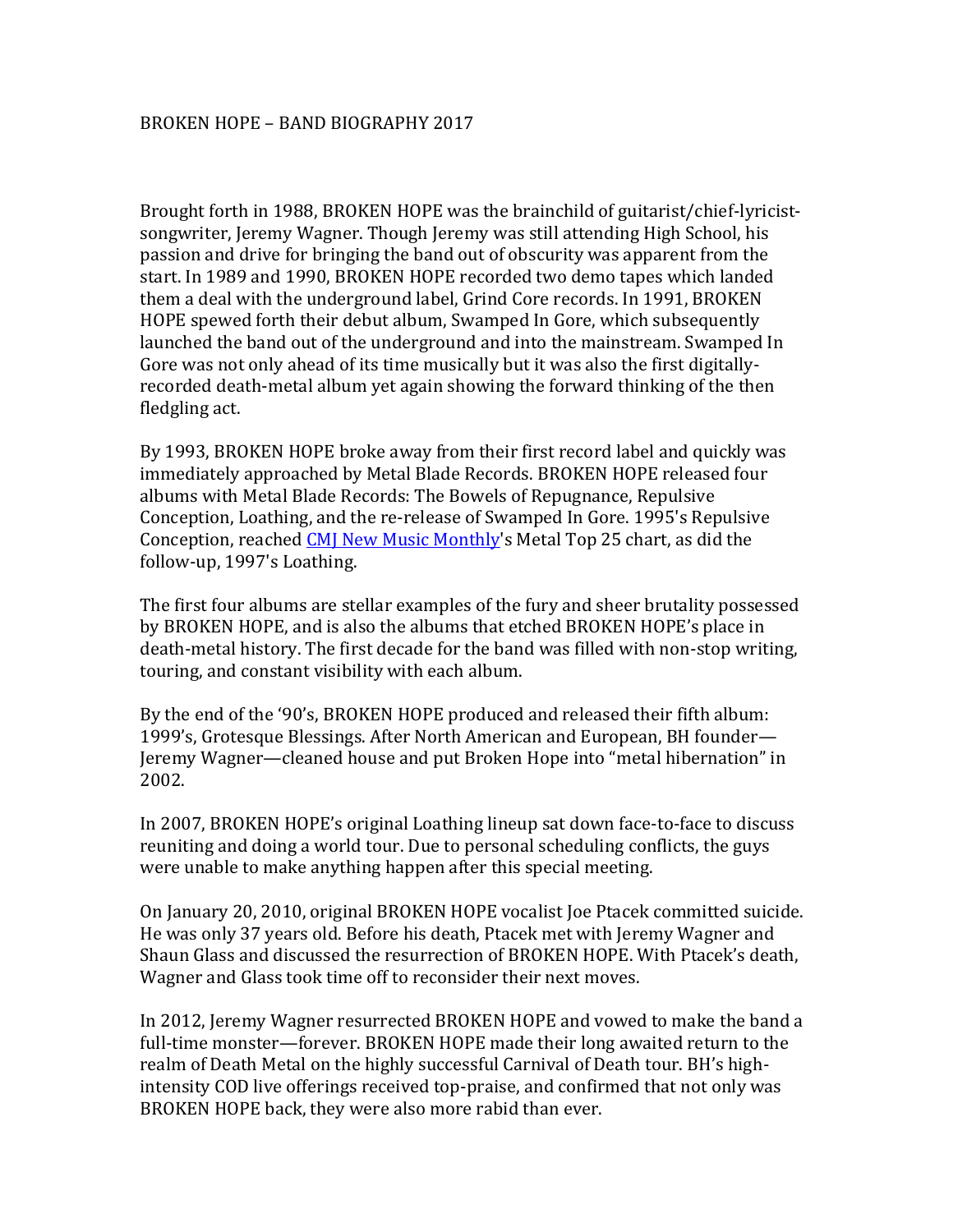The band went on to perform at the 2013 editions of Extremefest (Germany) and Maryland Death Fest to stellar reviews which leads us to a new chapter in the annals of BROKEN HOPE.

In 2013, BROKEN HOPE put pen to paper and signed a worldwide deal with Century Media Records. Their sixth album, OMEN of DISEASE, released in October 2013 release. OMEN of DISEASE opened with a big first week, hitting #2 most-added at US radio, nearly breaking into the top 10 at CMJ, and with the track "Womb Of Horrors" added as a Flavor Track at Music Choice. OMEN of DISEASE also dropped with nearly 1,100 copies sold in its first week of release.

Trevor Strnad of THE BLACK DAHLIA MURDER makes a guest appearance on backing vocals for the track, "Rendered Into Lard," and OMEN of DISEASE also features the artwork and return of BROKEN HOPES's former (and brilliant) album cover artist, Wes Benscoter (SLAYER, KREATOR, MORTICIAN plus many more).

BROKEN HOPE supported OMEN of DISEASE with non-stop touring over the last year-and-a-half with tours including DEICIDE, IMMOLATION, and festival appearances at BRUTAL ASSAULT, NEUROTIC DEATHFEST, OBSCENE EXTREME, and more.

BROKEN HOPE recently overhauled their lineup with the addition of Matt Szlachta (ex-CHIMAIRA) on lead-guitars, and bassist, Diego Soria (Disgorge).

BROKEN HOPE finished their FIRST-EVER "HEADLINE" TOUR across EUROPE last April (2015) and appeared at the OBSCENE EXTREME CZECH and MONTREAL editions.

In September 2015, BROKEN HOPE released their first-ever Live Concert Blu-Ray DVD and Live Album package via CENTURY MEDIA RECORDS. Directed by Tommy Jones (SLAYER, LAMB of GOD, DEATH ANGEL), this Live Concert combo titled, "LIVE DISEASE at BRUTAL ASSAULT," the Live Blu-Ray and CD capture BROKEN HOPE's intense and bludgeoning headline set in front of 25,000 fans. The Live CD hit #5 on CMJ's LOUD ROCK/METAL charts the first week of release with DJ's and reviewers collectively praising "LIVE DISEASE" as one of the greatest sounding Live CD's and greatest visual Concert DVD's in extreme metal.

BROKEN HOPE released their new, 7th studio album, "MUTILATED and ASSIMILATED," on June 23<sup>rd</sup> 2017. This album is their strongest, most citicallyacclaimed release to date and has garnered new-perfect scores in METAL HAMMER UK, DECIBEL MAGAZINE, KERRANG! ROCK HARD (DE), SPARK (CZ), and many more.